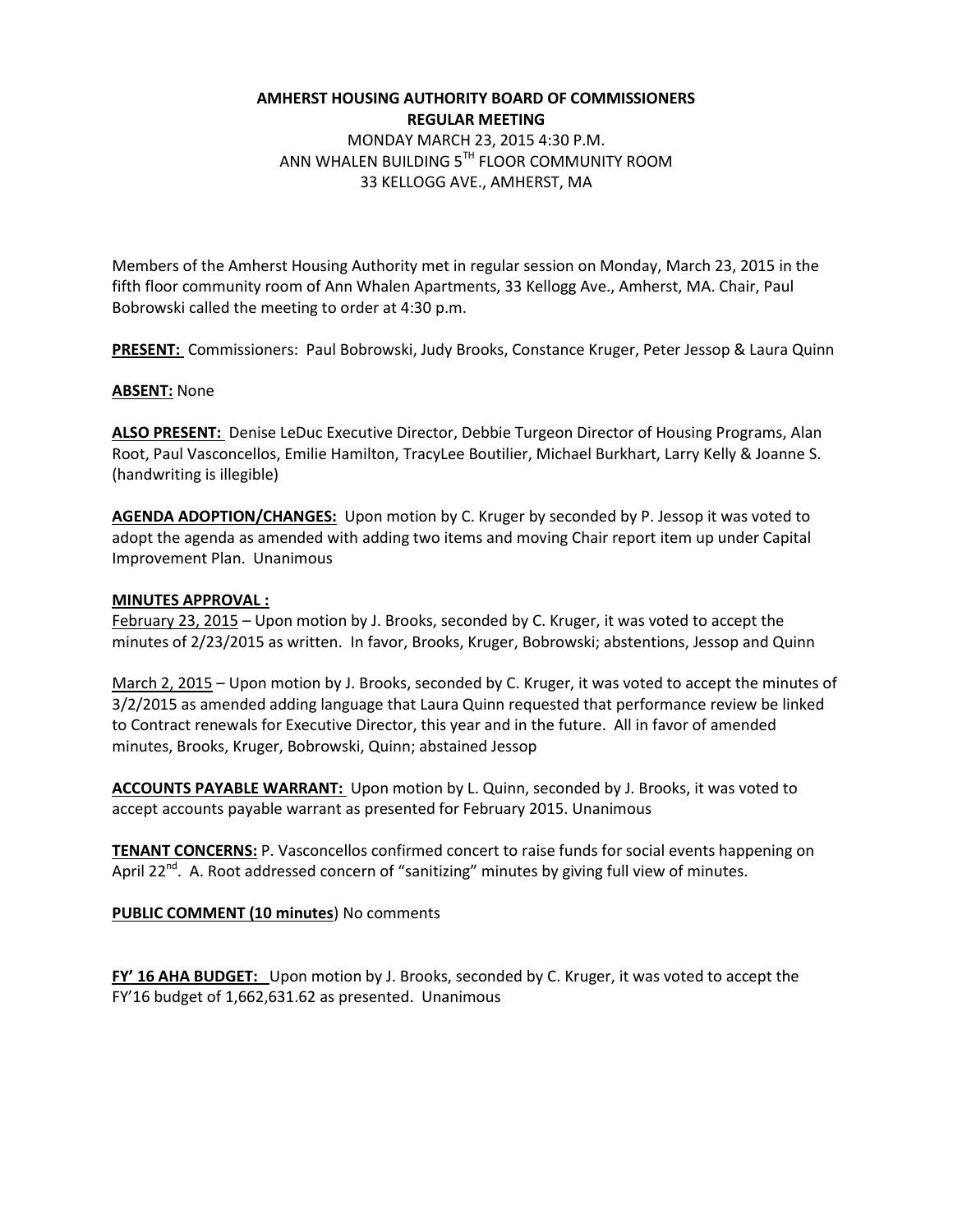# **Motions for Budget and Roll-call Votes FY'16 Budget**

**400-1 PROGRAM FOR FYE 3/31/2016** Proposed Operating Budget for State-Aided Chapter 667,705 Housing, of the Amherst Housing Authority, Program Number 400-1 for fiscal year ending 3/31/16 showing Total Revenue of \$473,950.00 and Total Expenses of \$736,921.00 thereby requesting a subsidy of \$262,971.00 be submitted to the Department of Housing and Community Development for its review and approval.

Upon motion by J. Brooks, seconded by C. Kruger, it was voted to accept the budget for 400-1 as presented. Roll call vote: Quinn-Aye, Jessop-Aye, Kruger-Aye, Brooks-Aye, Bobrowsi-Aye

**400-9 PROGRAM FOR FYE 3/31/2016:** Proposed Operating Budget for State-Aided Chapter 667 Housing, of the Amherst Housing Authority, Program Number 400-9 for fiscal year ending 3/31/16 showing Total Revenue of \$233,403.00 and Total Expenses of \$226,460.00 thereby requesting a subsidy of \$0 be submitted to the Department of Housing and Community Development for its review and approval.

Upon motion by J. Brooks, seconded by C. Kruger, it was voted to accept the budget for 400-9 as presented. Roll call vote: Quinn-Aye, Jessop-Aye, Kruger-Aye, Brooks-Aye, Bobrowsi-Aye

**689-1 PROGRAM FOR FYE 3/31/2016:** Proposed Operating Budget for State-Aided Chapter 689 Special Needs Housing, of the Amherst Housing Authority, Program Number 689-1 for fiscal year ending 3/31/16 showing Total Revenue of \$38,967.00 and Total Expenses of \$38,402.00 thereby requesting a subsidy of \$0 be submitted to the Department of Housing and Community Development for its review and approval.

Upon motion by J. Brooks, seconded by C. Kruger, it was voted to accept the budget for 689-1 as presented. Roll call vote: Quinn-Aye, Jessop-Aye, Kruger-Aye, Brooks-Aye, Bobrowsi-Aye

**MRVP PROGRAM FOR FYE 3/31/2016:** Proposed Operating Budget for State-Aided Chapter Family Housing, of the Amherst Housing Authority, Program Number MRVP for fiscal year ending 3/31/16 showing Total Revenue of \$9,600.00 and Total Expenses of \$108,030.00 thereby requesting a subsidy of \$99,600.00 be submitted to the Department of Housing and Community Development for its review and approval.

Upon motion by J. Brooks, seconded by C. Kruger, it was voted to accept the budget for MRVP as presented. Roll call vote: Quinn-Aye, Jessop-Aye, Kruger-Aye, Brooks-Aye, Bobrowsi-Aye

**CAPITAL IMPROVEMENT PLAN FOR FY'16:** Upon motion by C. Kruger, seconded by J. Brooks, it was voted to accept Capital Improvement plan for FY'16, as presented.